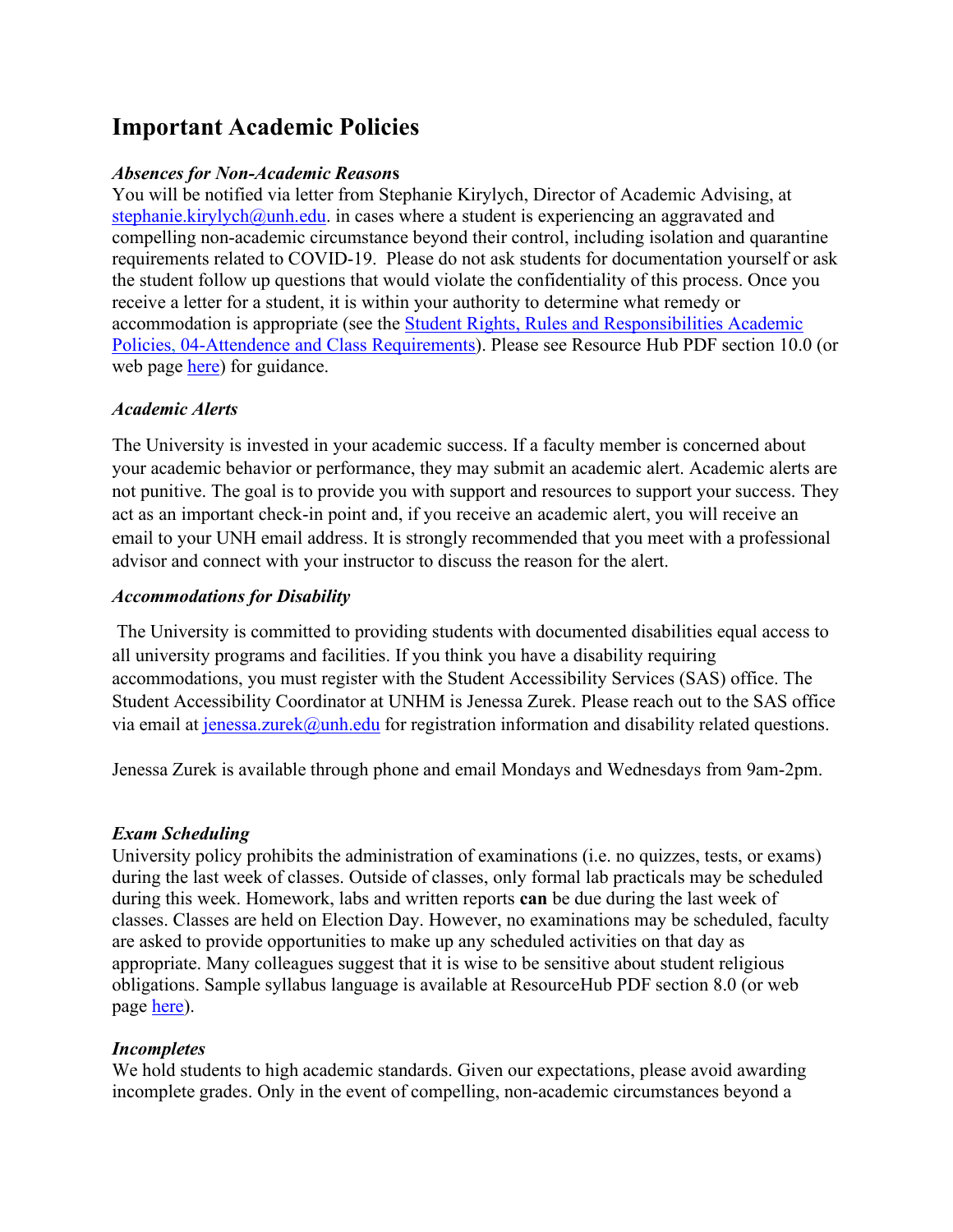student's control should an incomplete be awarded, and only if the student requests an incomplete. An administrative failure (AF) is the appropriate grade for a student who has missed substantial portions and assignments of a class.

# **II COVID-specific Policies and Guidance**

# *Health and Safety in Face-to-Face Classes*

A key to #unhtogether is the appropriate use of social distancing and PPE (e.g., masks) during in-person classroom activities. PPE is required for all individuals in the classroom or laboratory setting. At a minimum, students must wear masks or have an approved accommodation through SAS. Faculty may wear a face shield with no mask IF and ONLY IF they maintain at least 6 feet of distance away from others in the classroom.

All classrooms have been modified to reduce density. Wherever possible, seats have been eliminated or blocked off to ensure at least 6 feet of distance away from others in order to assure social distancing. Where continuous maintenance of social distancing is not possible, e.g. some laboratory activities, there will be a need to keep track of close contacts in case the need arises for contact tracing as required by State law. Note that per CDC [definition,](https://www.cdc.gov/coronavirus/2019-ncov/php/public-health-recommendations.html) "close contact" comes into play if individuals are within 6 feet of each other for more than 15 minutes. This means that individuals passing each other in hallways or other spaces or interacting (with masks) within 6 feet for less than 15 minutes are NOT considered close contacts.

Extensive guidance and syllabus language are available on the use of masks or formally approved alternatives during in-person classroom activities. See Resource Hub PDF section 1.1 and 1.12 points 1-2 (or web page [here\)](https://www.unh.edu/provost/guidance-fall-2020-instruction). For up-to-date UNH health information, please see: <https://www.unh.edu/health/health-alert-covid-19> and [https://www.unh.edu/coronavirus.](https://www.unh.edu/coronavirus)

# *The Wildcat Pass – Promoting and Cooperating with #unhtogether*

The Wildcat Pass is a web and mobile app students are required to use to help keep track of the requirements for being in compliance with necessary testing, isolation, and quarantine rules that will help to keep our community healthy. Students will be told that any university official may ask them to show a valid Wildcat Pass if they are on a campus. Resource Hub PDF section 1.12, point 7 contains sample syllabus language on the Wildcat Pass (or web page [here\)](https://www.unh.edu/provost/guidance-fall-2020-instruction).

# *Contact Tracing with In-Person Classrooms*

To assist with contact tracing, it is recommended that students remain in the same seat or group of close contacts throughout the entire semester. Resource Hub PDF section 1.12, point 6 contains sample syllabus language on assigned seating and contact tracing (or web page [here\)](https://www.unh.edu/provost/guidance-fall-2020-instruction).

# *Attendance*

Attendance policies for courses are determined by individual faculty based on the needs and requirements of their courses. Students are expected to adhere to these policies as usual. Given the constant state of change in campus operations, faculty are strongly encouraged to maintain flexibility in their in-person attendance policies. Resource Hub PDF section 1.21, point 5 contains sample syllabus language on all-class and rotational attendance (or web page [here\)](https://www.unh.edu/provost/guidance-fall-2020-instruction).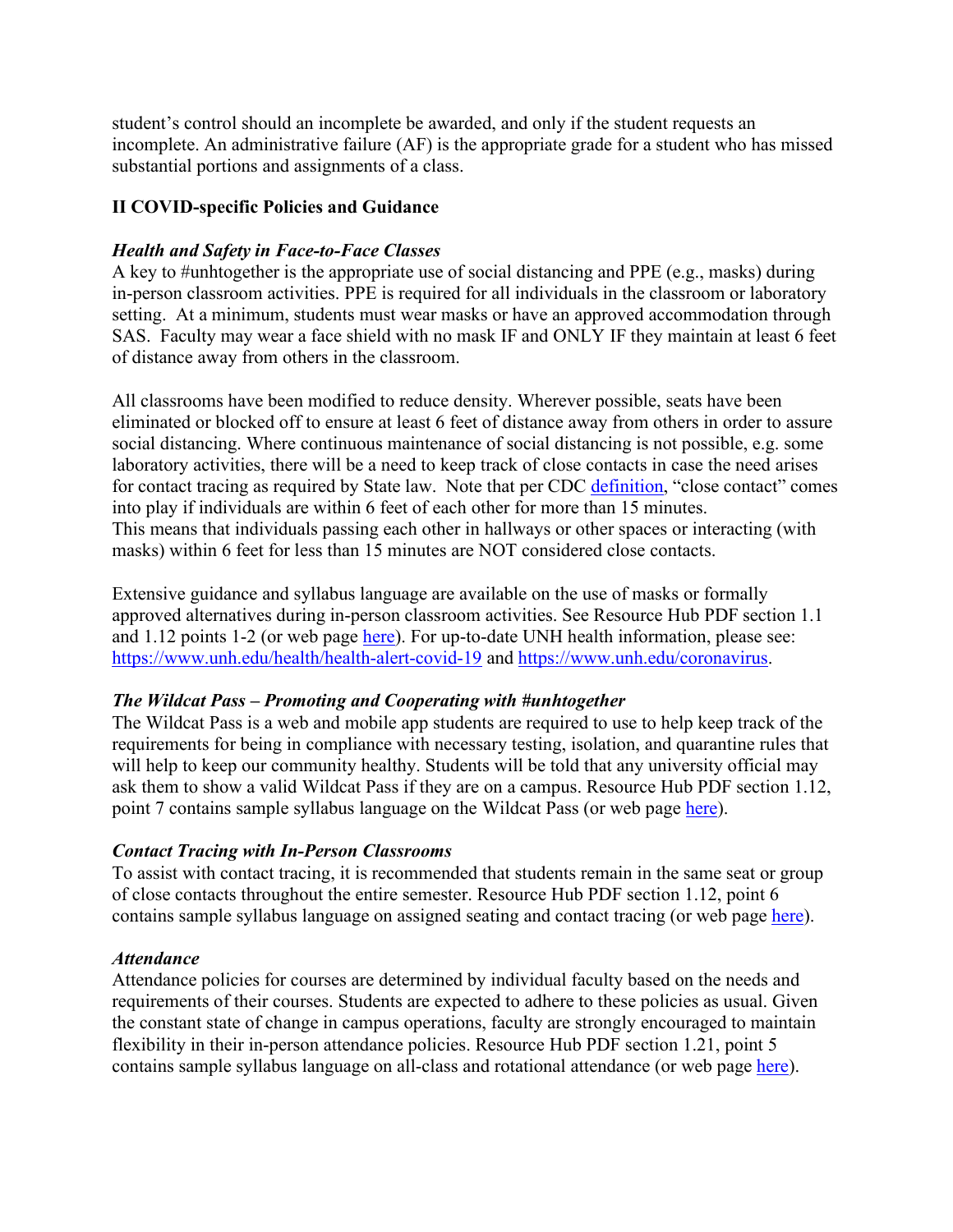# *Changes to Course Modalities*

Given the potential for campus mode of operation changes (see and monitor [https://www.unh.edu/coronavirus/\)](https://www.unh.edu/coronavirus/) course modality changes during the semester may be necessary. Consider including language about potential changes to course delivery and assessments, based on health and safety conditions. Resource Hub PDF section 1.2 and 1.21 points 1-4 contain sample syllabus language on course modality changes (or web page [here\)](https://www.unh.edu/provost/guidance-fall-2020-instruction).

#### *Class Recording*

Students' enrollment in a UNH course is consent to being recorded by UNH media platforms for educational and remote access purposes. The University and Zoom have FERPA-compliant agreements in place to protect the security and privacy of UNH Zoom accounts. Students may not share recordings outside of their course. We strongly encourage including syllabus language that makes this clear to students, which can be found at Resource Hub PDF section 1.21 point 3 (or web page [here\)](https://www.unh.edu/provost/guidance-fall-2020-instruction).

## *Remote Proctoring*

Instructors are strongly encouraged to include explanatory language on remote assessment proctoring on their syllabi, where applicable, including procedural and technological detail. Courses using such software will test it with students during the first weeks of instruction. This is important to ensure equity across your class and enable students with technology limitations to access help from IT or to work with faculty on alternative accommodations. Resource Hub PDF section 1.21 point 6 contains sample syllabus language on remote proctoring, developed by the Working Group on this topic (or web page [here\)](https://www.unh.edu/provost/guidance-fall-2020-instruction).

# **IIb. Non COVID-specific Guidance and Recommended Syllabus Language**

#### *Academic Honesty Policy*

Many colleagues are making note on their syllabi of the importance of the University Academic Honesty Policy. Given the vigilance of the University in rooting out dishonesty, we strongly encourage this practice, as well as one that clearly explains your standard penalty as allowed per the [University Academic Honesty Policy.](https://www.unh.edu/student-life/academic-honesty-policy#%3A%7E%3Atext%3DThe%20members%20of%20its%20academic%2Cfree%20from%20deception%20or%20fraud) Many colleagues also include in their syllabi the link for the [tutorial on plagiarism](https://cola.unh.edu/academics/plagiarism-tutorial) as well. This language is located at Resource Hub PDF section 5.0 (or web page [here\)](https://www.unh.edu/provost/guidance-fall-2020-instruction).

# *Course Designation*

We strongly encourage you to designate clearly on your syllabus that it is a Discovery, Writing Intensive, and/or an Inquiry course if it is one.

# *Expectations for Behavior in Online/Remote Course Components*

Clearly state rules, norms, and best practices for student and instructor social engagement on discussion boards, in the chat box on Zoom, and convey your expectations regarding visibility on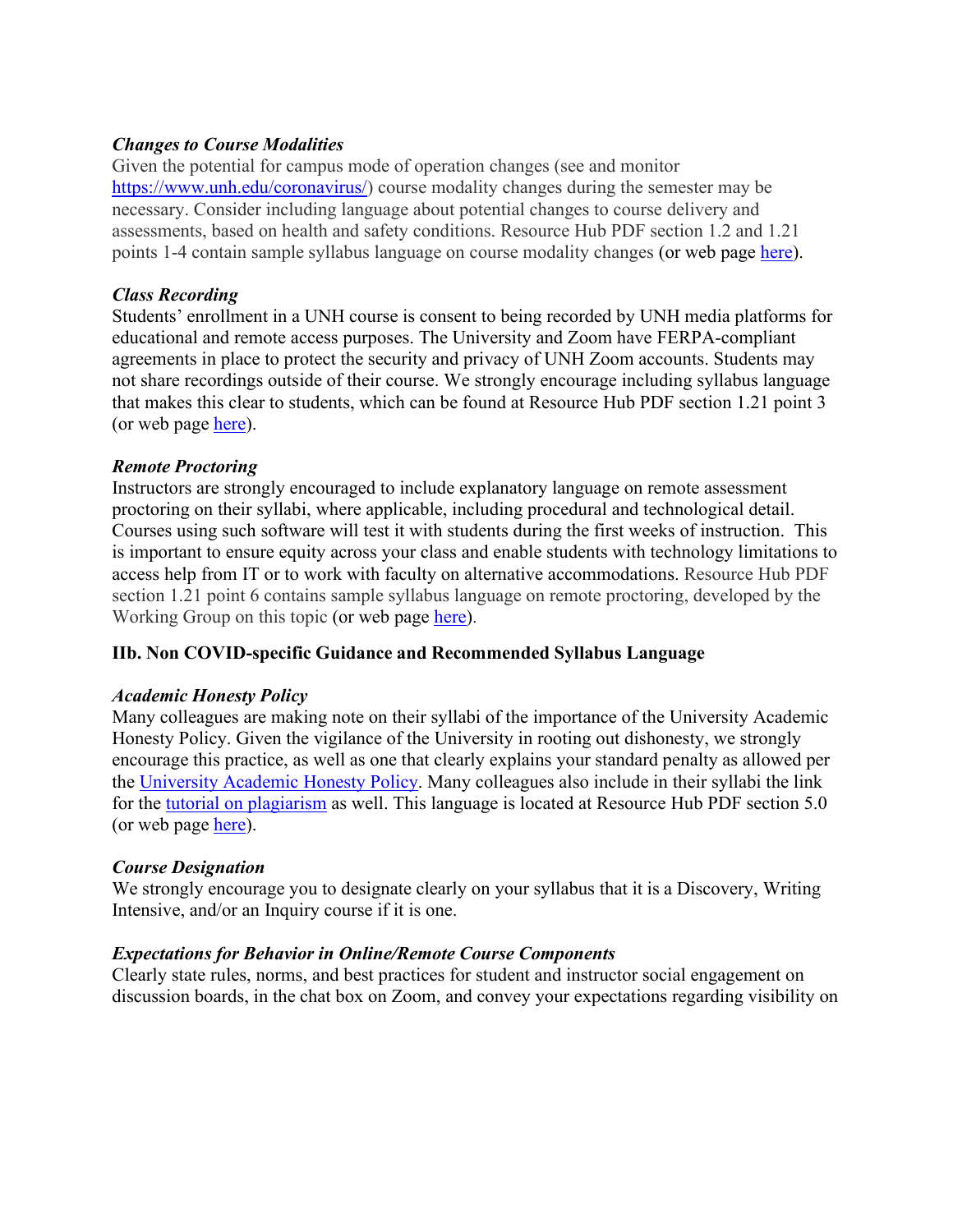camera, muting, etc. Resource Hub PDF section 3.0 (or web page [here\)](https://www.unh.edu/provost/guidance-fall-2020-instruction) contains helpful guidance on "netiquette" and other recommended communication frameworks.

# *Course Workload and Credit Hour Expectations*

This syllabus reflects the federal definition of a credit hour, which entails a minimum 3 hours of engaged time per week per credit over a 14-week semester. Examples of engaged time include class time, assignments, examinations, laboratories, participation in course-related experiences, conferences, and office hours. Faculty Senate recommended syllabus language on credit hour compliance is located at Resource Hub PDF section 4.0 (or web page [here\)](https://www.unh.edu/provost/guidance-fall-2020-instruction).

## *Accessibility Services*

The University is committed to providing students with documented disabilities equal access to all university programs and facilities. If you think you have a disability requiring accommodations, you must register with the [Student Accessibility Services](https://manchester.unh.edu/academics/academic-services/student-accessibility-services) (SAS) office. The Student Accessibility Coordinator at UNHM is Jenessa Zurek. Please reach out to the SAS office via email at  $j$ enessa.zurek@unh.edu for registration information and disability related questions.

Jenessa Zurek is available through phone and email Mondays and Wednesdays from 9am-2pm.

Instructors are urged to include the language found at Resource Hub PDF section 6.0 in their syllabi (or web page here).

# *Mental Health and Wellness*

In partnership with The Mental Health Center of Greater Manchester, UNH Manchester offers free mental health sessions for students. Students can schedule virtual counseling sessions by emailing [unhm.advising@unh.edu.](mailto:unhm.advising@unh.edu) Counselors will be available virtually on Monday, Tuesday, and Thursday from 9am-5pm.

The National Suicide Prevention Lifeline provides 24/7, free and confidential support via phone or chat for people in distress, resources for you or your loved ones, and best practices for professionals. Call (800) 273-TALK (8255).

# *Confidentiality and Mandatory Reporting of Sexual Violence or Harassment*

The University of New Hampshire and its faculty are committed to assuring a safe and productive educational environment for all students and for the university as a whole. To this end, the university requires faculty members to report to the university's Title IX Coordinator (Laura Buchs at [laura.buchs@unh.edu](mailto:laura.buchs@unh.edu)**,** 603-862-2930/1527 TTY**)** any incidents of sexual violence and harassment shared by students. Please include the statement at Resource Hub PDF section 9.0 (or web page [here\)](https://www.unh.edu/provost/guidance-fall-2020-instruction) in your course syllabi.

# **III. Referral Resources for Your Students**

**Library:** The UNH Manchester librarians are available to assist you with your research. You can contact a librarian by calling 603-641-4173 or by emailing  $\frac{\text{unhm.library}(a) \text{unh.edu.}}{\text{unh.edu.}}$ The following online resources provide information about library resources and services: UNH Manchester Library webpage:<https://manchester.unh.edu/library>